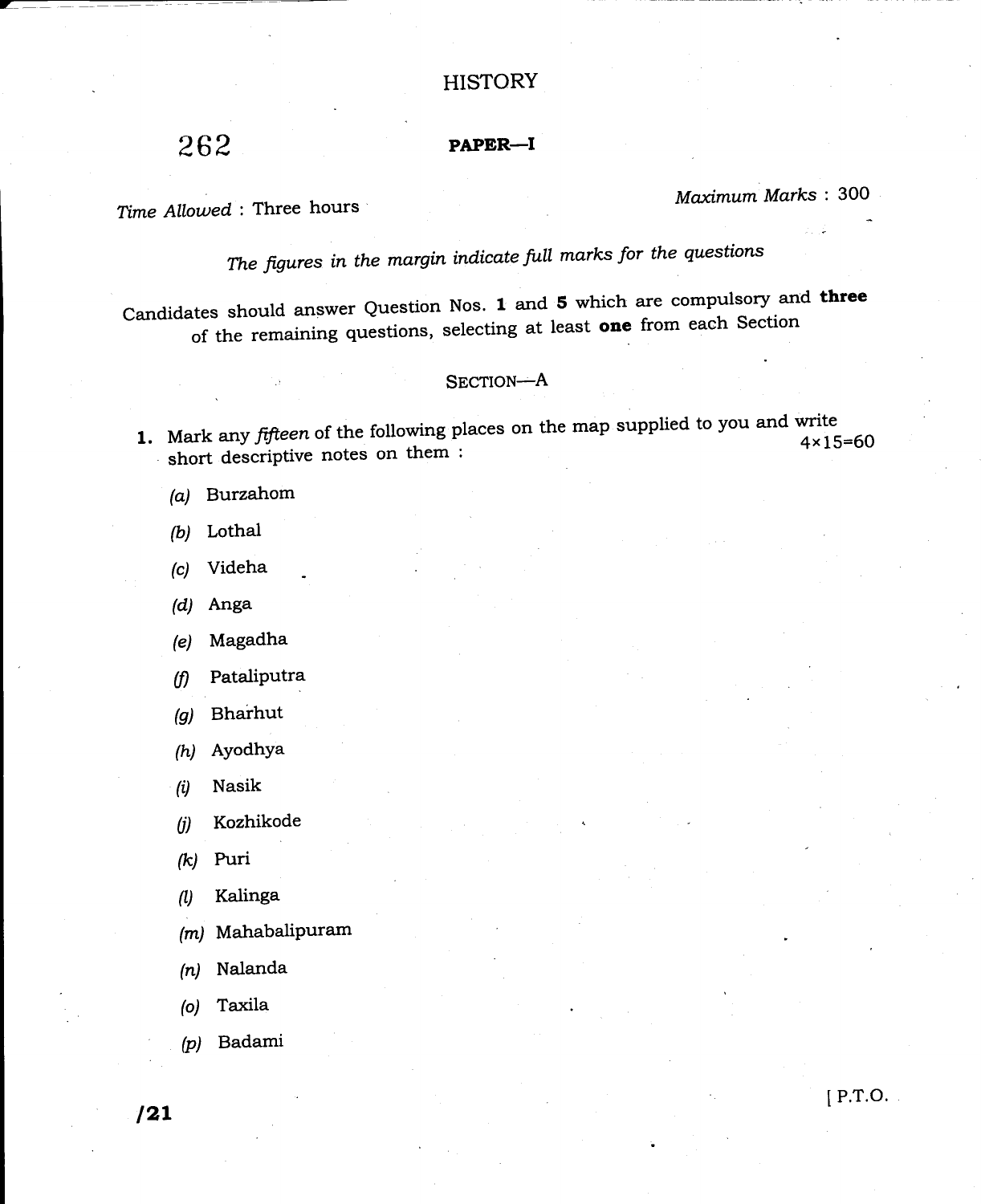- (ql Kanyakumari
- (r) Vijayanagar
- /si Pabna
- (t) Champaran
- 2. Evaluate the importance of literary sources for the reconstruction of ancient Indian history. 60
- 3. Examine, on the basis of archaeological evidence, the socioeconomic life of the Harappans. <sup>60</sup>
- 4. Highlight the salient features of the Mauryan system of administration with special reference to the sources of revenue.  $\sim 60$

### SECTION-B

- 5. Write short essays in not more than 2OO words each on any three of the following topics : 20 x 3= 60
	- (a) Agrarian system under the Delhi Sultanate
	- (b) Dravidian style of architecture
	- (c) The Bhakti Movement
	- (d) Krishnadeva Raya (1509-1529 AD)
- 6. Discuss the factors that led to the success of the invasion of Muhammad of Ghur. $\qquad \qquad 60$
- 7. Critique the administrative reform measures of Sher Shah. 60
- 8. Account for the downfall of the Mughal power vis-à-vis European sea power. 60

\*\*\*

 $l2$  12RQ-300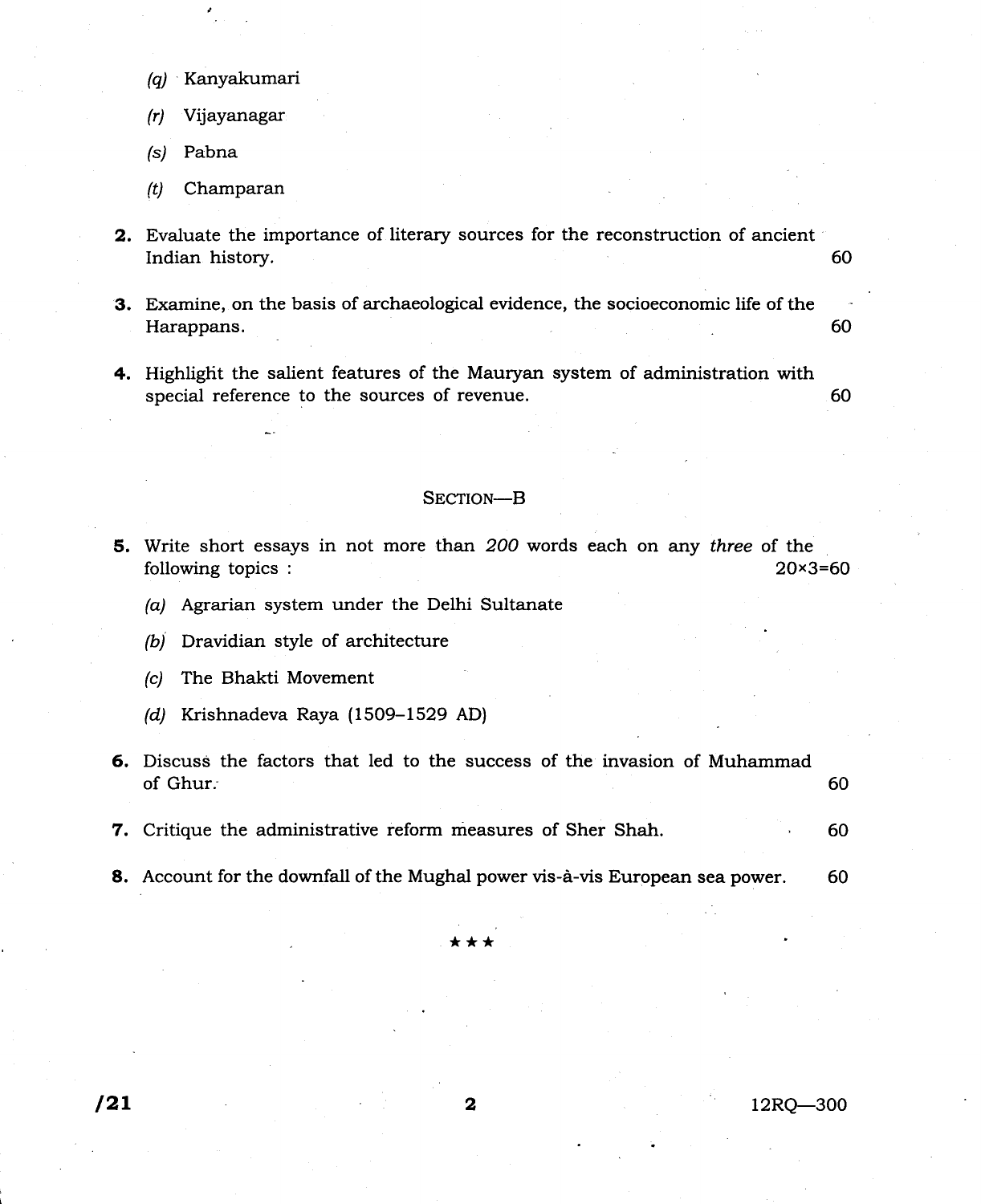# **HISTORY**

### PAPER\_II

Time Allowed: Three hours Maximum Marks: 300

# The figures in the margin indicate full marks for the questions

Answer Question Nos. I and 5 which are compulsory and other three from the remaining questions, selecting at least one from each Section

### SECTION-A

1. Critically evaluate the following statements in about  $200$  words each :  $20 \times 3=60$ 

- (a) " The de facto annexation of Bengal was an outcome of the conflicts over the control of economic resources between the company and the Nawabs of Bengal." Discuss.
- (b) "The social reforins of 1828-1835 were based on imperialist ideologr." Do you agree? Substantiate.
- (c) " The annexation of Sindh was unjustified." Comment.
- **2.** (a) "Communalism in India emerged as a consequence of modern politics'" Elucidate. 20
	- (b) "The agrarian revolts of the nineteenth and first half of the twentieth centuries were the outcomes of British Colonial Policies." Discuss. <sup>20</sup>
	- (c) "Mountbatten's formula (June 1947) was to partition India but to retain as much unity as possible." Why did Gandhi and the Congress accept the plan to partition India despite their earlier opposition? <sup>20</sup>
- 3. (a) What were the factors that contributed to the Indian Awakening in the nineteenth century? 30
	- (b) Trace the circumstances leading to the Civil Disobedience Movement (1930-31). Examine the regional variations within the Movement.

 $15+15=30$ 

# $122$  P.T.O.